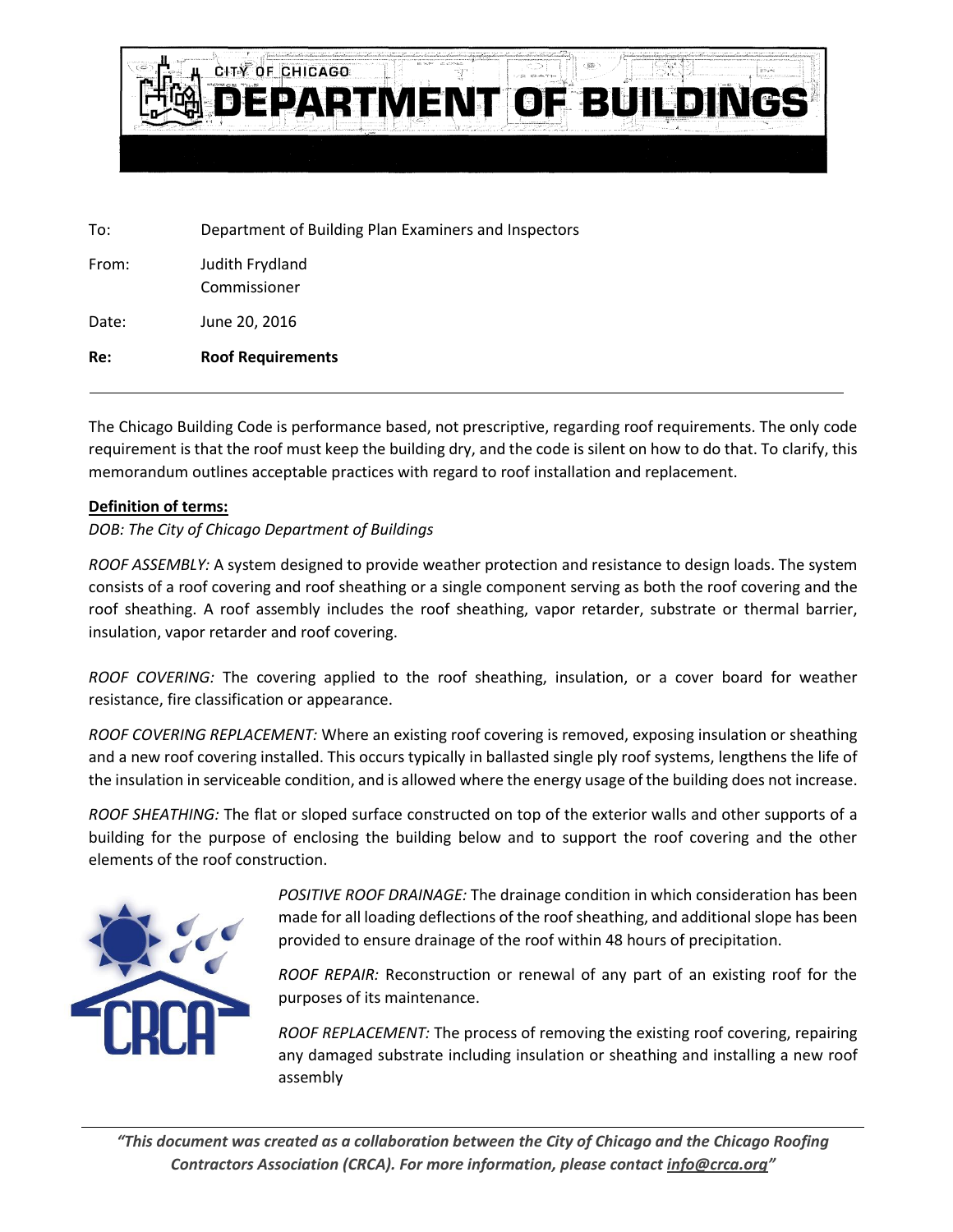**Maximum number of layers on a roof assembly:** Structural components of a roof are designed for the dead load of a single layer of roofing. Given the typical safety multipliers used in design of a roof structure, the City of Chicago allows an additional layer of roofing to be applied over the original roofing material. In other words, the maximum number of roof layers for any type of roof is two - the original layer and one additional layer. A third layer of roofing would only be allowed if accompanied by a structural analysis of the roof structure, signed by a licensed structural engineer, confirming the capacity and the condition of the existing roof structural members to carry additional layers of roofing.

**Asymmetrical loading**: Pitched roofs are designed to carry symmetrical loads. Creating a condition of asymmetrical loading where it did not exist previously is not allowed. If necessary to create such a condition, a report, signed by a licensed structural engineer, confirming the capacity to resist the moment created and condition of the existing structure is required.

**Ice and water shield (ice barrier/water barrier):** The City of Chicago code section 13-196-530 (c) states 'The roof shall be tight and have no defects which admits rain and roof drainage shall be adequate to prevent rain water from causing dampness in the walls.' The code requires that the building be kept dry, but does not specify how to do that.

Due to the winter freeze/thaw cycle in Chicago, the creation of ice dams is a common hazard for roofs. To protect the building and walls against water infiltration from ice forming along the eaves, a barrier consisting of a self-adhering polymer modified bitumen sheet that seals around nail holes shall be used and extended from the lowest edges of all roof surfaces to a point at least 24 inches inside the exterior wall line of the building. Other vulnerable areas such as valleys, ridgeline, and around penetrations shall be protected appropriately as well. For roofs with slopes of a minimum of 8" in 12", apply the ice barrier to extend to a point at least 36" up slope from the lowest edges of all roof surfaces. The ice barrier requirement is not necessary on structures that contain no conditioned space.

When the scope of work is roof replacement versus roof recovering due to the condition of the substrate insulation and/or sheathing, then the scope shall include the removal of all existing layers of roof coverings down to the roof sheathing. Any existing ice barrier membrane may remain in place; however, an additional layer of ice barrier membrane shall be installed over the existing.

**Spaced Sheathing:** roofs originally constructed with wood shingles often have sheathing created from boards that are spaced with gaps to allow the underside of the wood shingles to dry preventing rot. Chicago Municipal Code Sections 15- 8-(330-360) and 15-12-(260-310) no longer allow wood shingle roofs. When a new roof assembly is installed, the wood shingles shall be removed and the spaced sheathing replaced. Asphalt or other modern shingle materials require a continuous flat surface upon which to fasten the shingles. Maintaining the gapped sheathing is not acceptable and must be either removed and replaced with plywood roof sheathing, OSB Roof Sheathing, contiguous sheathing boards or the gaps must be filled in to create a smooth and structurally sound substrate.

**Flashing, crickets, saddles, and drip edge:** Provide adequate flashing to prevent moisture from entering the wall and roof through joints, at intersections with parapet walls, and around roof penetrations. Flashing shall be installed at wall and roof intersections and wherever there is a change in roof slope or direction. Metal flashing shall be a minimum of 0.019 inch thick (No. 26 galvanized sheet). Provide a cricket or saddle on the ridge side of any chimney or penetration more than 30 inches wide of sheet metal or of the same material as the roof covering. Skylights are to be flashed in accordance with the manufacturer's instructions.



Provide a drip edge at eaves and rake edges of shingle roofs overlapping segments a minimum of 2 inches. The drip edge shall extend at least¼ inch below the roof sheathing and extend up the roof deck not less than 2 inches.

*"This document was created as a collaboration between the City of Chicago and the Chicago Roofing Contractors Association (CRCA). For more information, please contac[t info@crca.org](mailto:info@crca.org)"*